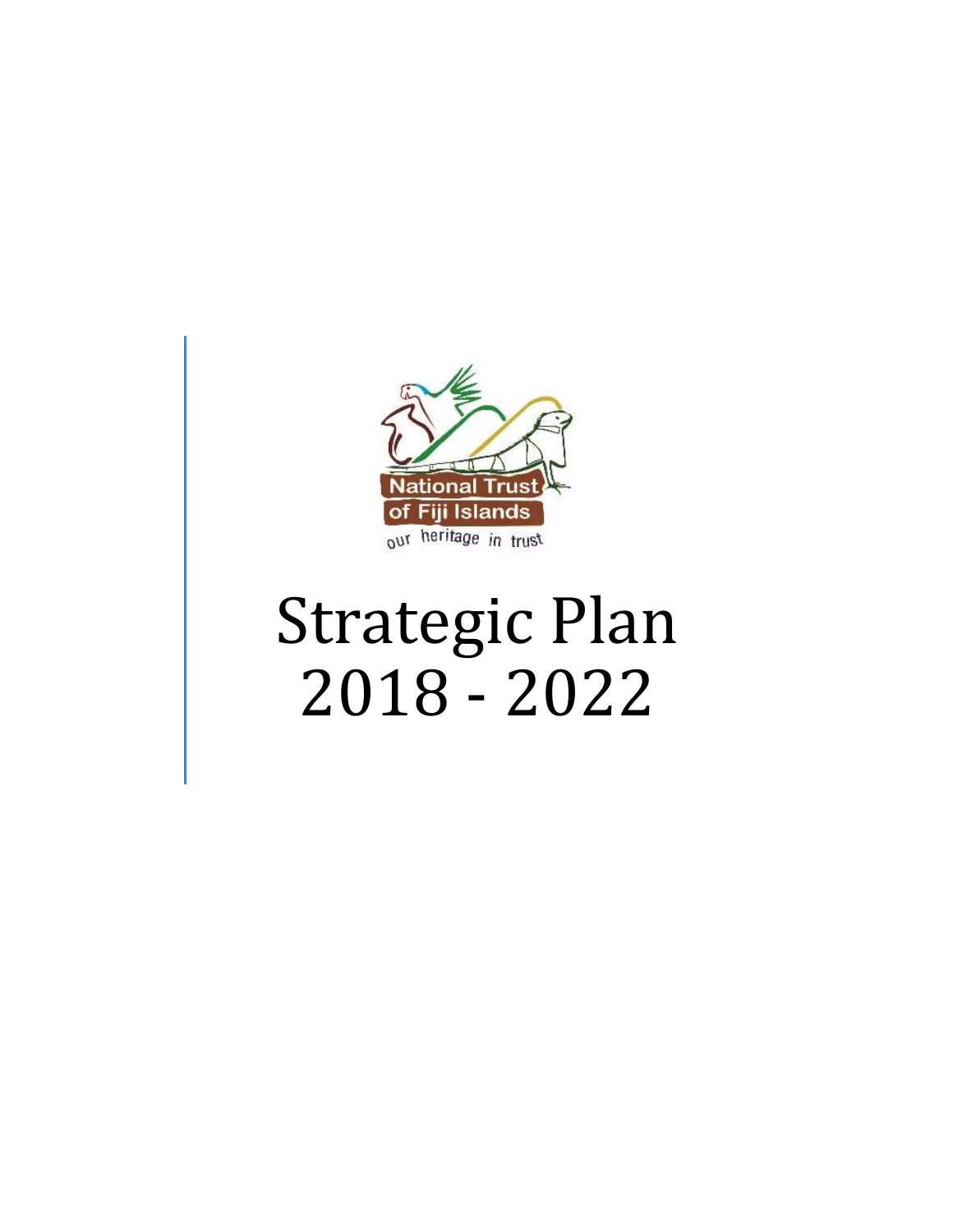

**Sigatoka Sand Dunes National Park (Photo Credit : NTF)**

*"The need for quiet, the need of air, and I believe the sight of sky and things growing, seem human needs, common to all men."*

*Octavia Hill, 1883 Co-founder of the National Trust*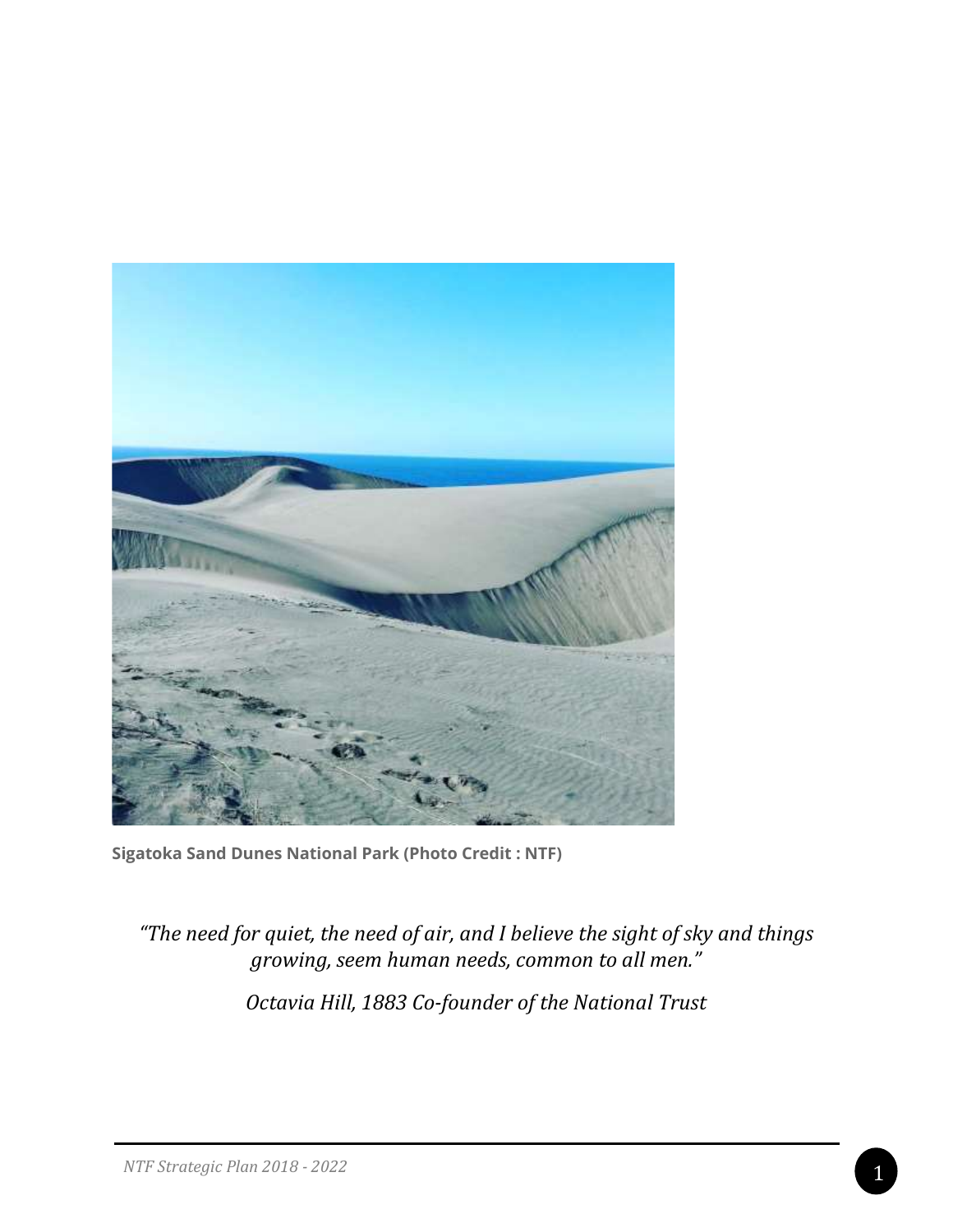#### January 2018



The National Trust of Fiji Strategic Planning workshop was held at Rustic Pathways, Momi, on 23 August 2017. This was part of a 3-day event held at Momi from 22 – 24 August 2017 and was attended by all NTF staff,

colleagues from the Fiji Museum, and the NTF Council Chair. Consultations were held with all NTF staff in preparation for the workshop, to attain staff feedback and review of NTF programs in place, and to seek their recommendations for priorities for the future.

The workshop was facilitated by Mr. Simione Sevudredre, with the key theme for the workshop - 'Looking back to go forward', and thus reviewing the work of the NTF over the past decades, the changes in direction over time, achievements, and future visioning.

This NTF Strategic Plan for 2018 – 2022 will guide the direction of the NTF in the next five years, enabling the NTF to serve and protect Fiji's national heritage for the benefit of our future generations.

*Craig Powell Chairman Council for the National Trust of Fiji*



*NTF Strategic Planning Workshop 22-24 August 2017*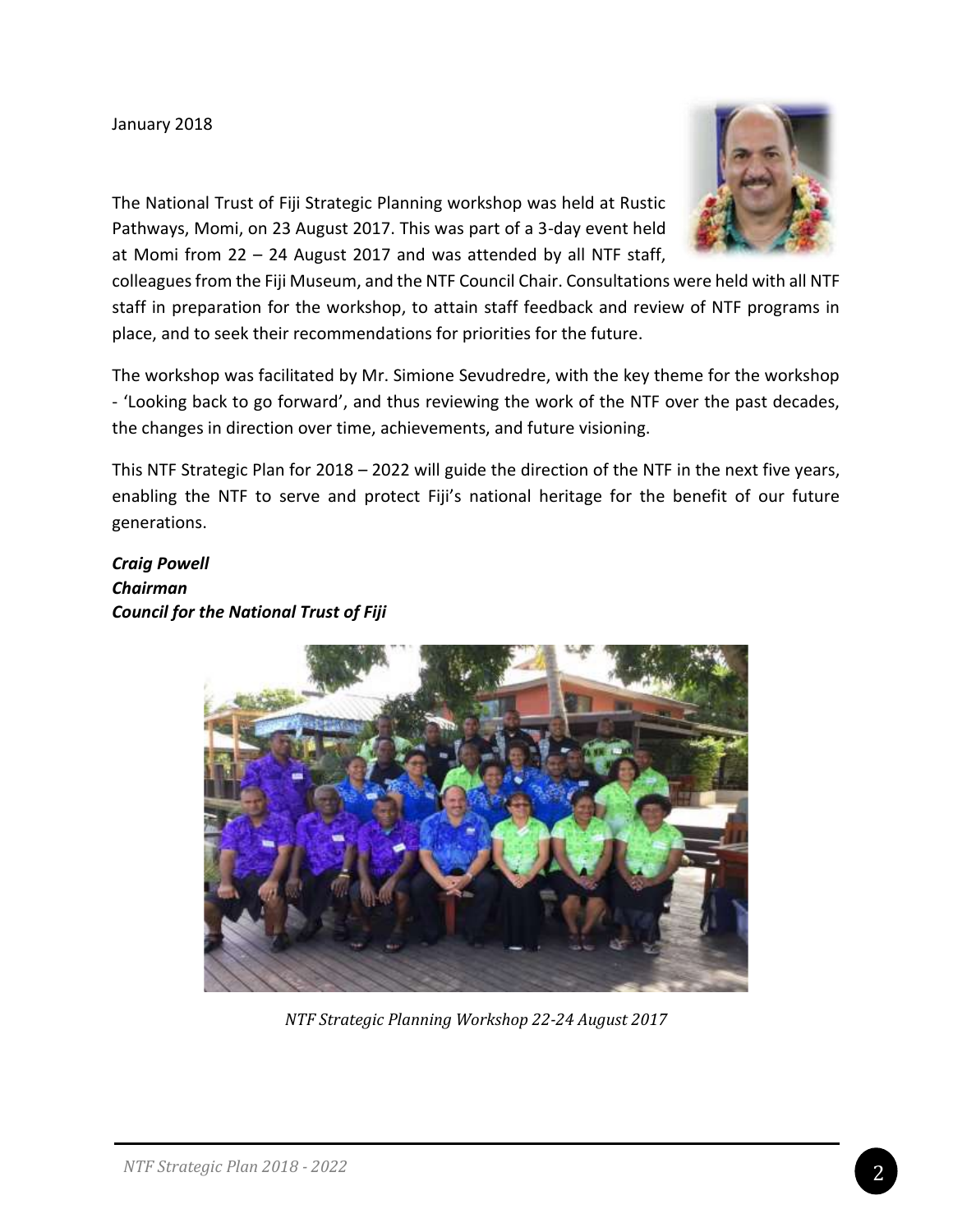The National Trust of Fiji (NTF) is a body corporate established through an Act of Parliament, the National Trust of Fiji Act (Cap 265) in 1970.

The main purpose of the National Trust of Fiji shall be:

*(a) to promote the permanent preservation for the benefit of the nation of lands (including reefs), buildings, furniture, pictures and chattels of every description having national, historic, architectural or natural interest or beauty;*

*(b) the protection and augmentation of the amenities of any such land or buildings and their surroundings and to preserve their natural aspect and features;*

*(c) to protect animal and plant life; and*

*(d) to provide for the access to and enjoyment by the public of such lands, buildings and chattels.*

## OUR VISION

## *Fiji's natural and cultural heritage is valued and protected for future generations.*

### OUR MISSION

| <b>Heritage Custodians</b>                                                                    | <b>Conserve, Research</b><br>and Protect                                                                                                                                                   | <b>Places for Peoples</b><br><b>Enjoyment</b>                                           |
|-----------------------------------------------------------------------------------------------|--------------------------------------------------------------------------------------------------------------------------------------------------------------------------------------------|-----------------------------------------------------------------------------------------|
| Looking after the places<br>in our care,<br>for our people;<br>today, tomorrow and<br>beyond. | Apply principles of best<br>practice in conservation,<br>research and protection.<br>Create new partnerships<br>and develop innovative<br>approaches to address<br>climate change impacts. | Provide inspiring and<br>challenging visitor<br>experiences at NTF sites<br>and places. |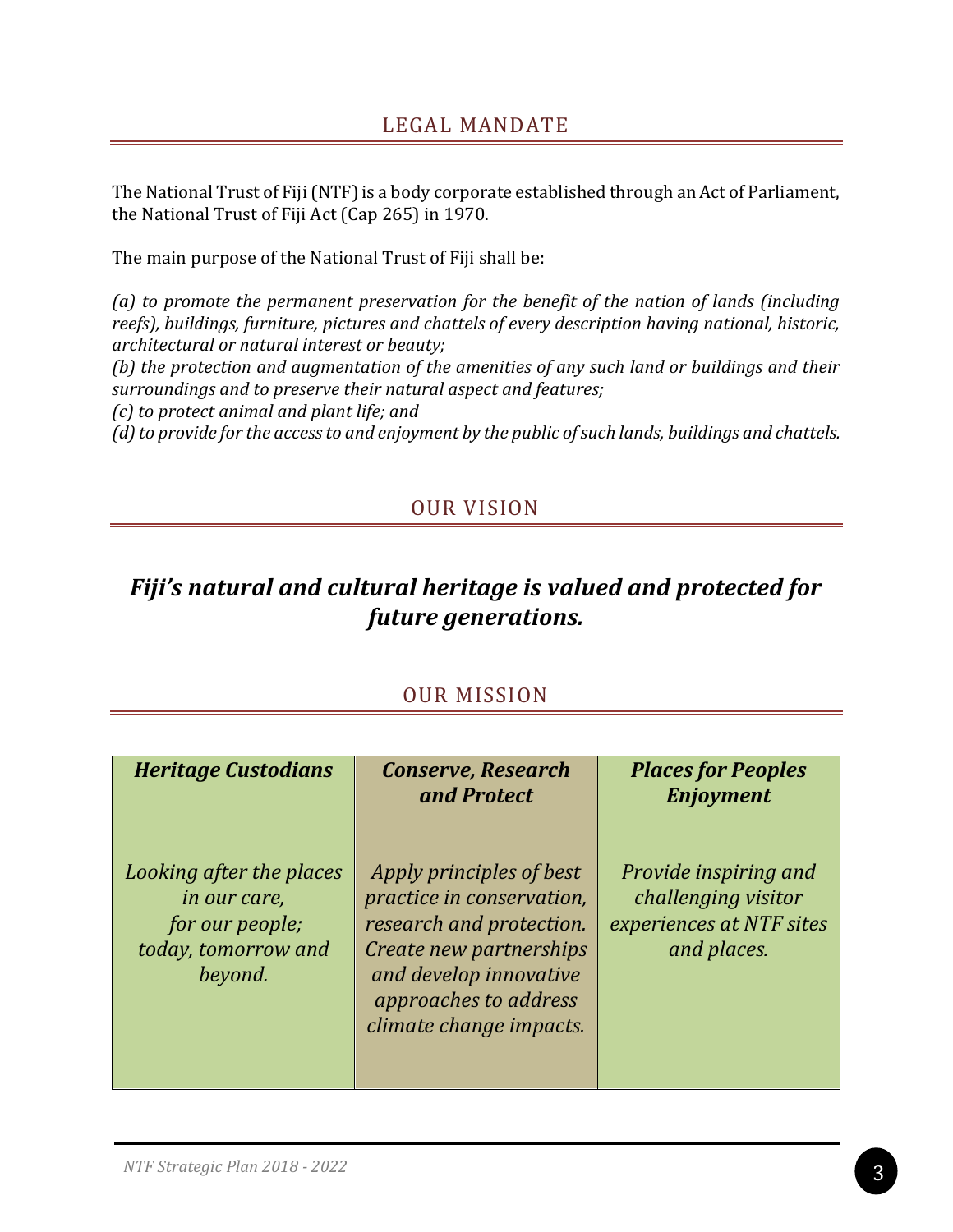## OBJECTIVE 1: GOOD GOVERNANCE

#### STRATEGY 1.1 IMPROVE ORGANISATIONAL EFFICIENCY

Action 1.1

*Review, develop and implement by-laws and policies to strengthen organizational procedures for good governance, accountability and transparency.*

Action 1.2

*Improve operational efficiency through organizational restructure.*

Action 1.3

*Apply best practice management, operational and financial procedures in compliance with legal requirements.*

*Action 1.4*

*Improve organisational infrastructure, facilities, and access.*

#### STRATEGY 1.2 BUILDING FUTURE CAPABILITY

Action 1.5

*Resource, implement and support programs to upskill co-management partners, staff and volunteers.*

Action 1.6

*Expand partnership agreements that build on site management activities, research, training and development.*

Action 1.7

*Grow an active volunteer program for all.*

STRATEGY 1.3 FINANCIAL RESILIENCE

Action 1.8

*Explore and secure access to external sources of funding & investment for heritage conservation.*

Action 1.9

*Develop and implement a retail and merchandise strategy for the NTF.*

Action 1.10

*Expand income generating opportunities at NTF sites.*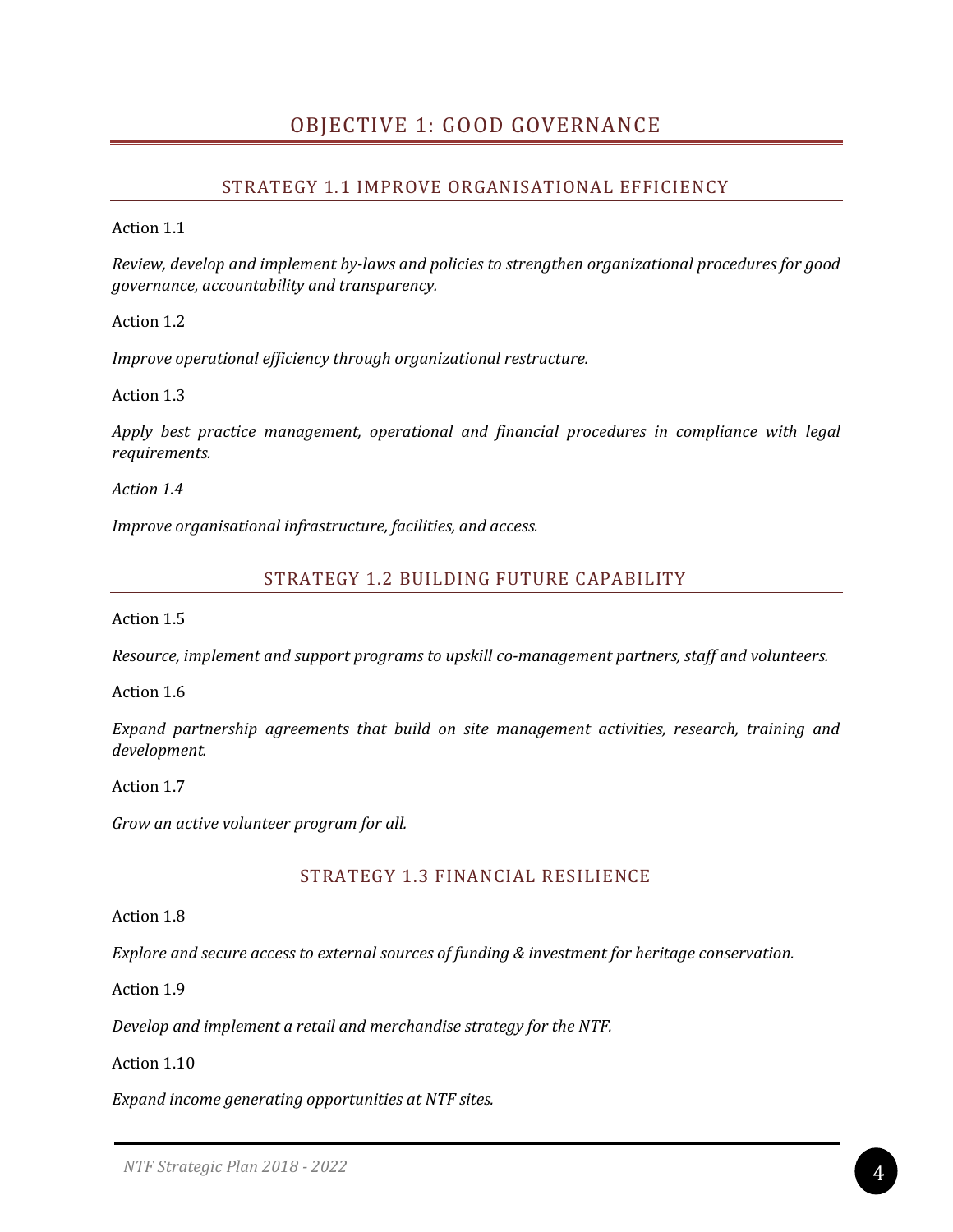## OBJECTIVE 2: SHARED OWNERSHIP, SHARED RESPONSIBILITY

#### STRATEGY 2.1 EMPOWERING HERITAGE OWNERS

*Empowering heritage owners through their participation in the planning and implementation of programs and projects at heritage sites*

Action 2.1

*Apply the principles of co-management to collaborate with heritage owners and stakeholders.*

Action 2.2

*Support projects and opportunities for engagement and cooperation with heritage owners and stakeholders.*

#### STRATEGY 2.2 ENABLING HERITAGE TOURISM

*Development of heritage-based tourism to provide incentives for heritage owners*

Action 2.3

*Strengthen our heritage identity by adding value to the visitor experience of heritage sites as places of authenticity to enrich our local knowledge.*

Action 2.4

*Promote heritage sites as agents of change, fostering local partnerships, supporting preservation of cultural heritage, and historic places.*

Action 2.5

*Bridge the gap for local communities by improving tourism infrastructure, training, interpretation, facilities and access to NTF heritage sites.*

Action 2.6

*Create partnerships to implement the Fiji Eco-Adventure Trail (FEAT).*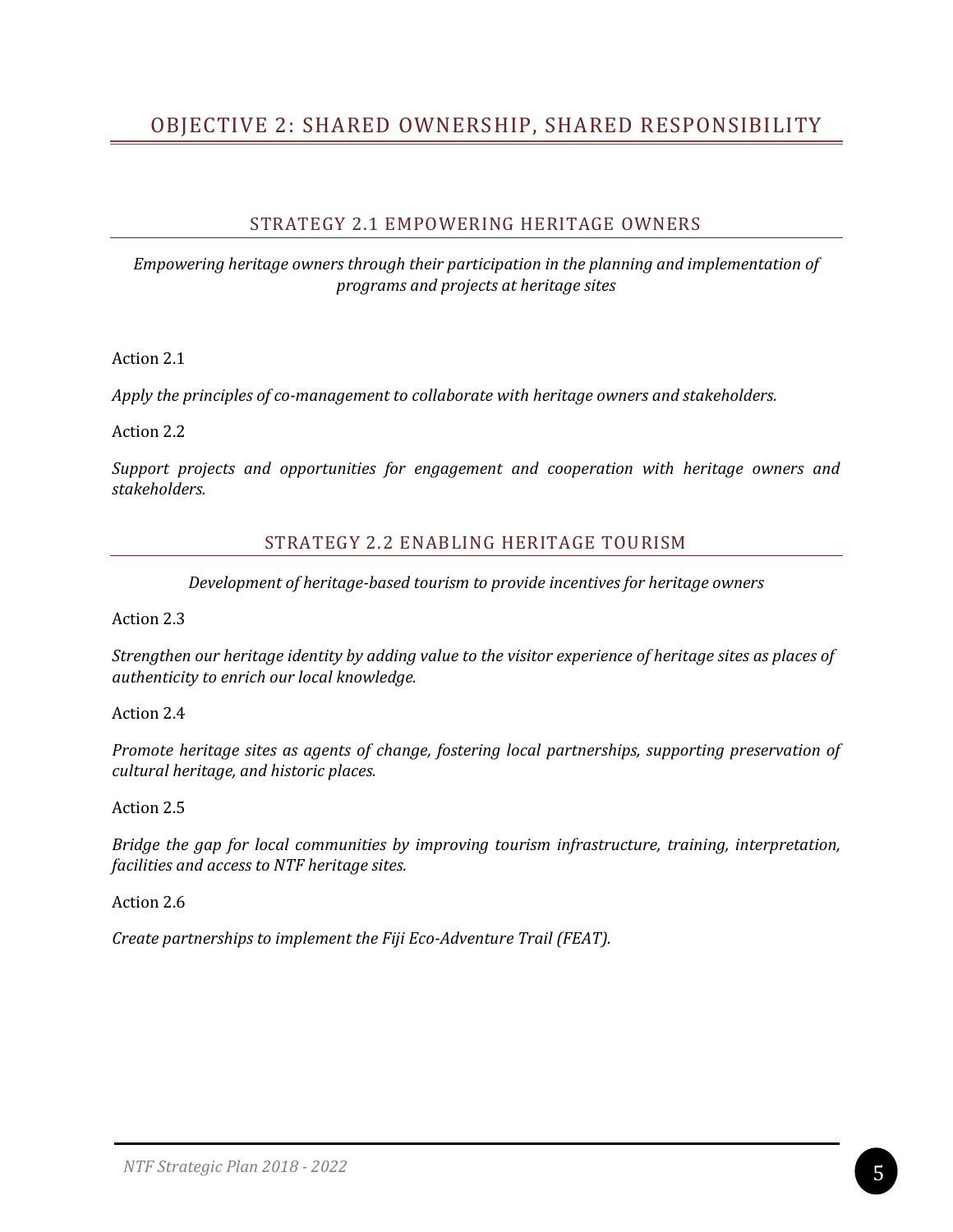#### STRATEGY 2.3 INCLUDE INTANGIBLE CULTURAL HERITAGE

*Sharing knowledge of intangible heritage inherited and passed down from our ancestors.*

Action 2.7

*Collaborate with local community for the safeguarding of intangible heritage at all NTF heritage sites.*

Action 2.8

*Establish a system for recognition of artists, craftspeople and 'living libraries' within the communities of the NTF heritage sites.*

Action 2.9

*Support projects for the transmission of skills and knowledge of such artists, craftspeople and 'living libraries'.*



*Scenes from Sigatoka Sand Dunes National Park. (Photo Credits : NTF)*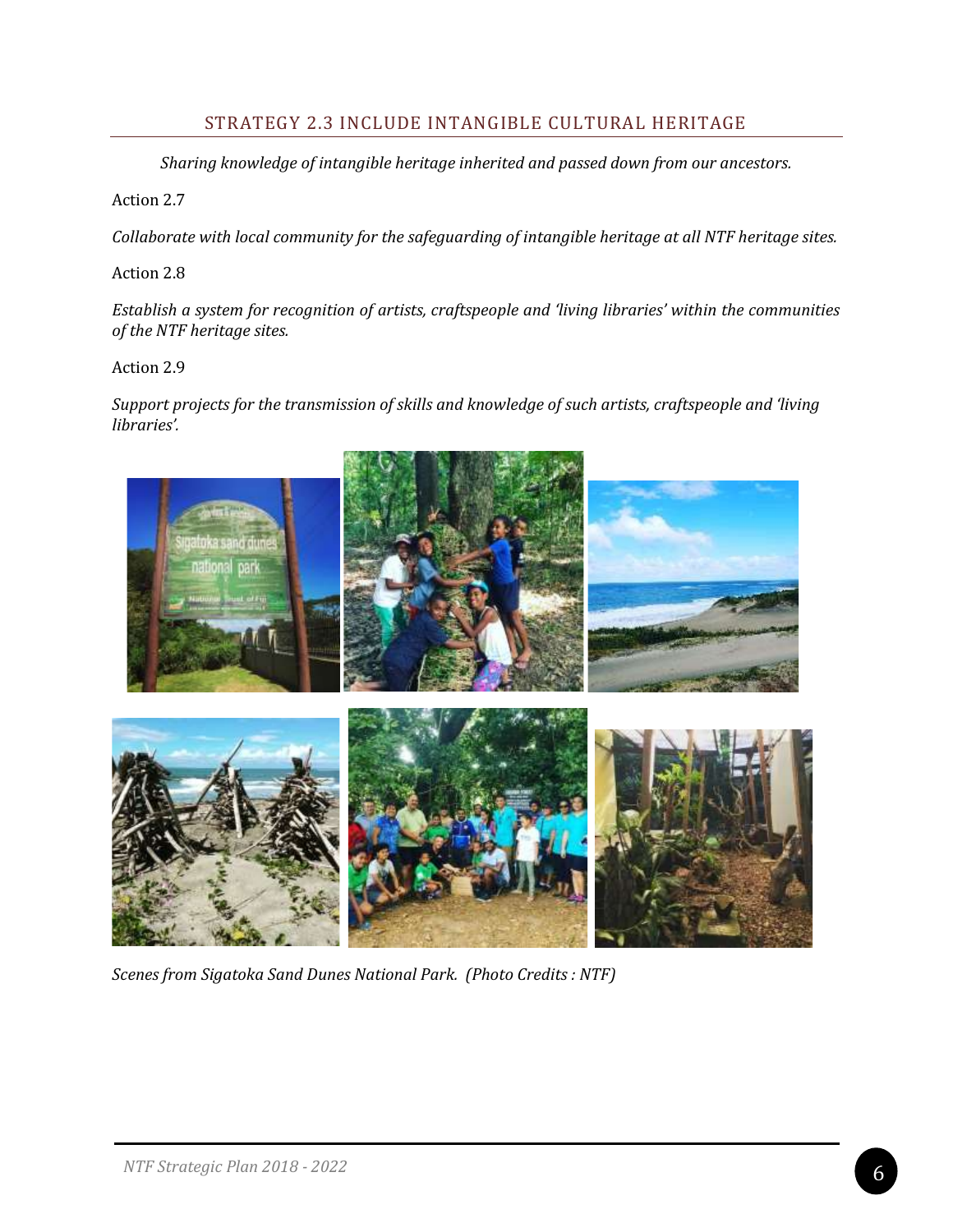## OBJECTIVE 3: SAFEGUARDING THE FUTURE OF OUR HERITAGE

#### STRATEGY 3.1 BEST PRACTISE MANAGEMENT OF HERITAGE SITES

Managing heritage sites efficiently and effectively.

Action 3.1

*Develop and implement integrated management plans for NTF heritage sites, using science-based guidelines and participatory tools.*

Action 3.2

*Develop and implement mechanisms for collaboration with stakeholders at NTF heritage sites.*

Action 3.3

*Establish target indicators (ecological, socio-economic and governance) to evaluate effectiveness of NTF heritage site management.*

Action 3.4

*Promote and support research programmes at NTF heritage sites.*

Action 3.5

*Develop ethnobotany records for NTF heritage sites.*

#### STRATEGY 3.2 DATA MANAGEMENT

*Ensure proper management of data pertaining to all heritage sites and buildings in Fiji*

Action 3.6

*Digitize all NTF heritage information,* 

Action 3.7

*Establish a new online heritage management information system with digital inventories, including the Fiji Heritage Register.*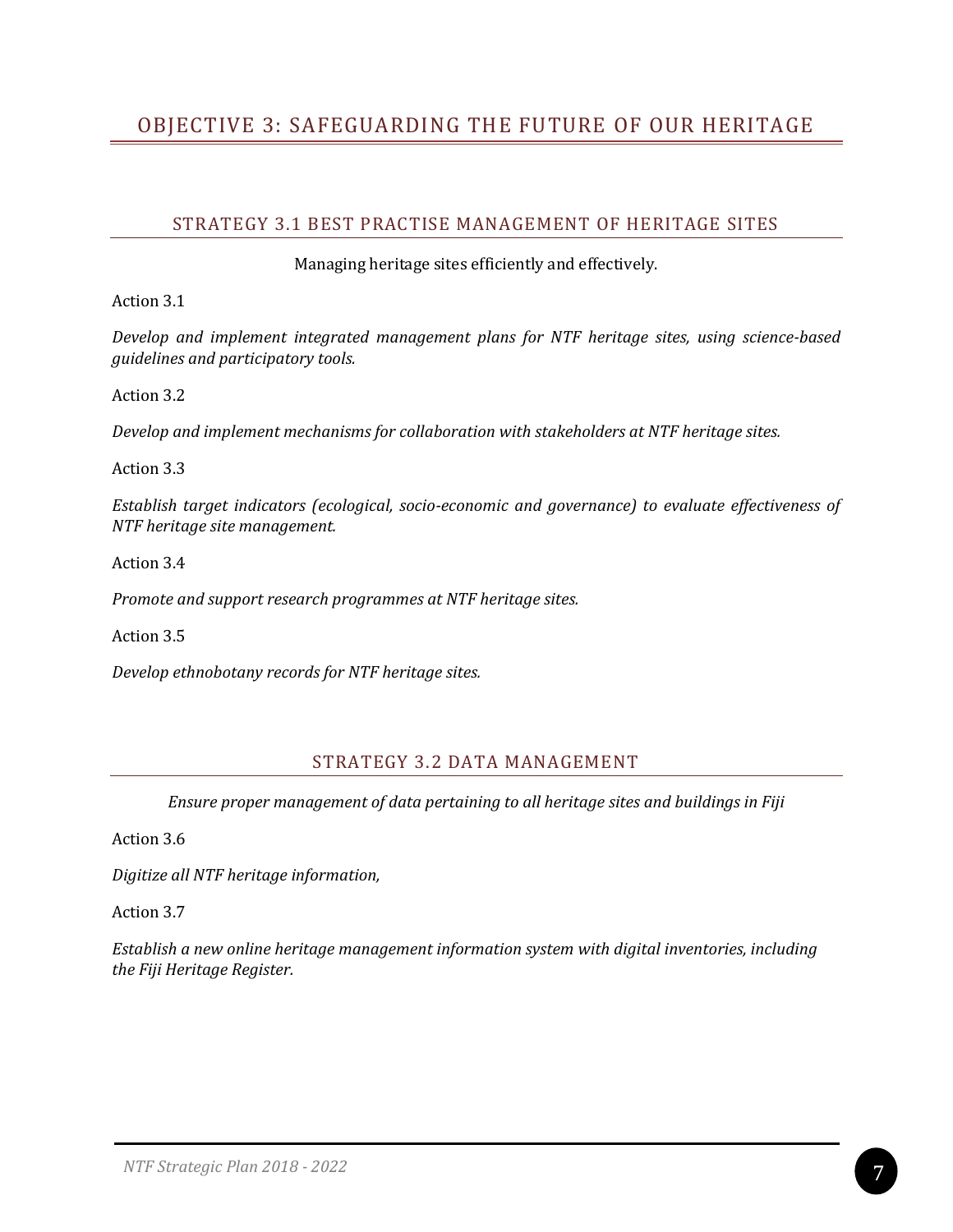#### STRATEGY 3.3 BUILDING RESILIENCE AT HERITAGE SITES

Safeguarding heritage sites by strengthening their resilience to the impacts of disasters and climate change.

Action 3.8

*Undertake Disaster Risk Reduction mapping for all NTF heritage sites.*

Action 3.9

*Work with stakeholders to integrate science and traditional knowledge for conservation actions at NTF heritage sites.*

Action 3.10

*Collaborate with community stakeholders to identify and expand information on traditional practice and knowledge as sources of resilience and ways to preserve or revive these cultural heritage practice.*



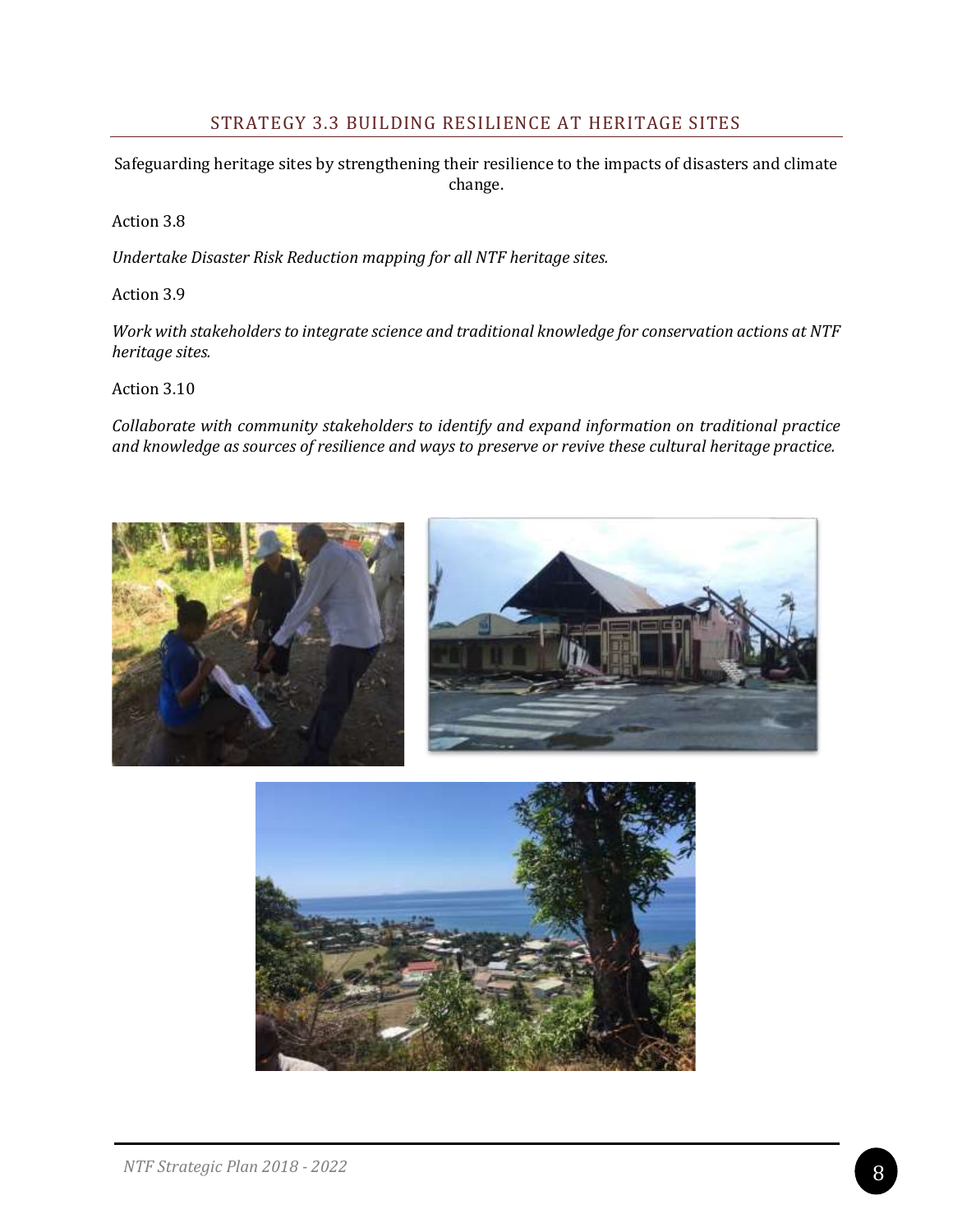## OBJECTIVE 4 REACHING OUT

#### STRATEGY 4.1 COMMUNICATING EFFECTIVELY

*Break down barriers, enhance cooperation and trust, through participatory community consultation.*

Action 4.1

*Develop a communication strategy to strengthen communication networks. Include processes for communicating with local communities and other stakeholders.*

Action 4.2

*Upgrade all communication resources including information and marketing brochures, displays, and website information, and review the NTF logo.*

Action 4.3

*Develop new visitor information packages for NTF heritage sites.*

Action 4.4

*Establish protocols and schedules for all official social media uploads.*

*Action 4.5*

*Appoint a Communications Officer.*

#### STRATEGY 4.2 EDUCATION

*Enabling a learning environment.*

Action 4.5

*Develop and implement the Heritage in Young Hands program at all NTF heritage sites.*

Action 4.6

*Publish the Heritage in Young Hands manual.*

Action 4.7

*Develop partnerships for heritage education activities at all NTF heritage sites, supporting local schools and community learning programs.*